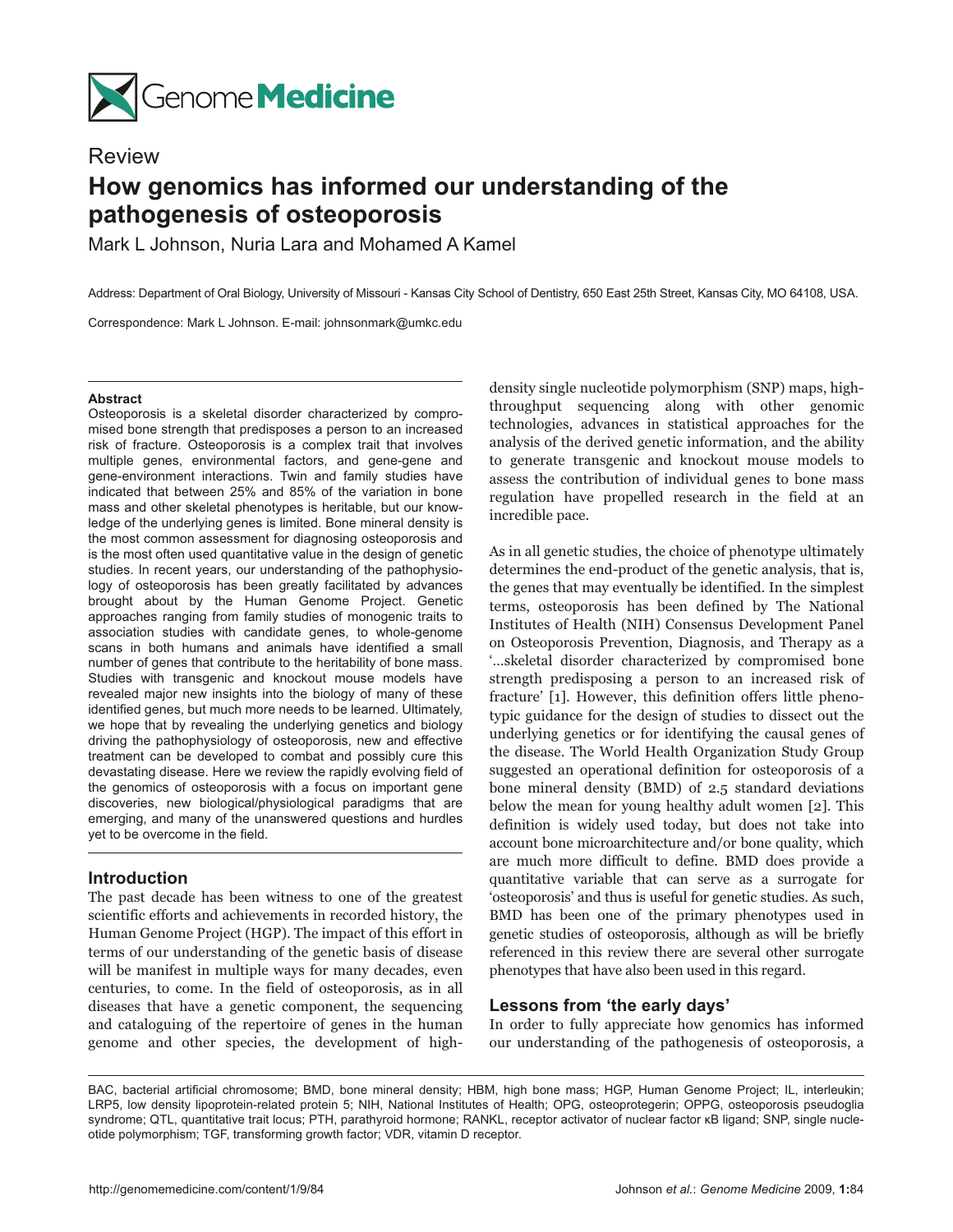short historical review to provide perspective seems warranted. Osteoporosis is a complex trait involving multiple genes, strong environmental influences and, between individuals, a variable mix of gene-gene and gene-environment interactions. Evidence from twin and family studies has suggested that the heritability of BMD and other skeletal phenotypes ranges between 25% and 85% [3,4]. Given the high heritability of some of these bone traits (as surrogates for osteoporosis), there is reason to be optimistic that the underlying disease-causing genes can be identified.

#### **Candidate genes**

The entrée of the bone field into the identification of genes involved in 'osteoporosis' was launched by Eisman and colleagues in 1992, with their seminal work on vitamin D receptor gene (*VDR*) polymorphisms [5]. This report was quickly followed by a number of studies (now totaling over 400) on *VDR* polymorphisms in relation to BMD and several other phenotypes. Not surprisingly, some studies showed positive associations [6-8], negative correlations [9-11] and some positive or negative correlations depending on phenotype  $[12,13]$ . While on the surface this might seem paradoxical, what these studies demonstrated with this single candidate gene approach is that differences in skeletal site, ethnicity, sex, age, menopausal status and diet all have effects that may account for why a candidate gene could have a positive association in one study and not in another. Even more important, these studies illustrated the need for careful study design, including the choice of phenotype, consideration of sample size, choice of study population and statistical methods of analysis, in order to be able to tease out the underlying genetic basis of osteoporosis.

Following the first report on *VDR* gene polymorphisms, several other favorite candidate gene studies (estrogen receptor (*ESR1*, *ESR2*), collagen type 1 (*COL1A1)*, parathyroid hormone (*PTH*), calcitonin (*CALCA*), transforming growth factor-β (*TGFB1*), and so on) began to appear, again with variable positive and negative correlations [14]. These studies all began in the pre-HGP later half of the decade of the 1990s and mainly used polymerase chain reaction (PCR) to amplify gene fragments with known restriction enzymebased polymorphisms in candidate genes that were chosen based on their known role in bone biology. As the field evolved from a candidate gene focus towards more genomewide approaches, the hope remained that the number of genes would be limited to a few with a 'large effect size', as the technology and statistical methods had not yet reached a capability of dealing with a large number of genes each accounting for less than 5% of the phenotypic variation. As we have moved into the post-HGP era, both technology and statistical methods of analysis have reached a level of sophistication that allows us to begin to identify these smalleffect-size genes.

### 84.2

#### **Monogenic traits**

In terms of understanding the pathophysiology of osteoporosis, there were major advances during this pre-HGP period that came out of studies of human families with monogenic traits. Advances in our understanding of osteoclast biology were a direct consequence of the identification of genes causing osteopetrosis [15,16], and osteoblast biology was greatly advanced from studies of both human kindreds and mouse model systems [17-19]. Another major advance in our understanding of bone mass regulation resulted from studies of decreased and increased bone mass conditions as in the case of osteoporosis pseudoglioma syndrome (OPPG) [20] and high bone mass (HBM) [21], respectively. Both were initially mapped to human chromosome 11q12-13 [22,23] using standard linkage mapping approaches. In the case of the HBM family, the genome linkage study after the initial definition of the linkage interval was accomplished in one month because of newly available (at that time) dinucleotide repeat-based human linkage mapping panels that used fluorescencebased detection methods on a DNA sequencing platform [23]. The causal mutations for these two conditions were subsequently shown to lie in the low-density lipoprotein receptor-related protein 5 (*LRP*5) gene [24,25]. Subsequently, several other groups have found mutations in *LRP5* that give rise to conditions of low and high bone mass [26-28]. LRP5 is a co-receptor along with the frizzled family of proteins for Wnt proteins, and this discovery introduced the importance of Wnt/β-catenin signaling [29] in the regulation of bone mass and, since those initial published reports, it has become one of the most heavily studied areas in bone biology. The discovery of *LRP5* also illustrates a major limitation of candidate gene studies; they are based on some knowledge for the selection of genes tested, and the linkage interval containing *LRP5* had no previous identified genes with a known role in bone biology. Similarly, whole-genome scans have produced a number of potential regions or quantitative trait loci (QTLs); many do not harbor any gene with a known role in bone biology. While this makes actual gene identification potentially more difficult, it also increases the likelihood of revealing unsuspected and dramatic new insights [30-34].

*LRP5* polymorphisms have subsequently been investigated for a role in bone mass variation, and the majority of studies report positive associations, but on average only approximately 2 to 3% of the variance can be explained, depending upon the SNPs and phenotypes examined [35-38]. Thus, while specific mutations in *LRP5* can have a dramatic effect on bone mass, more common variants of the gene appear to only contribute modestly to changes in BMD and consequently the pathophysiology of osteoporosis. LRP<sub>5</sub> and the Wnt/β-catenin signaling pathway have been suggested as major targets for the development of new therapies to treat osteoporosis, although this has been the subject of some debate in the literature [39-41].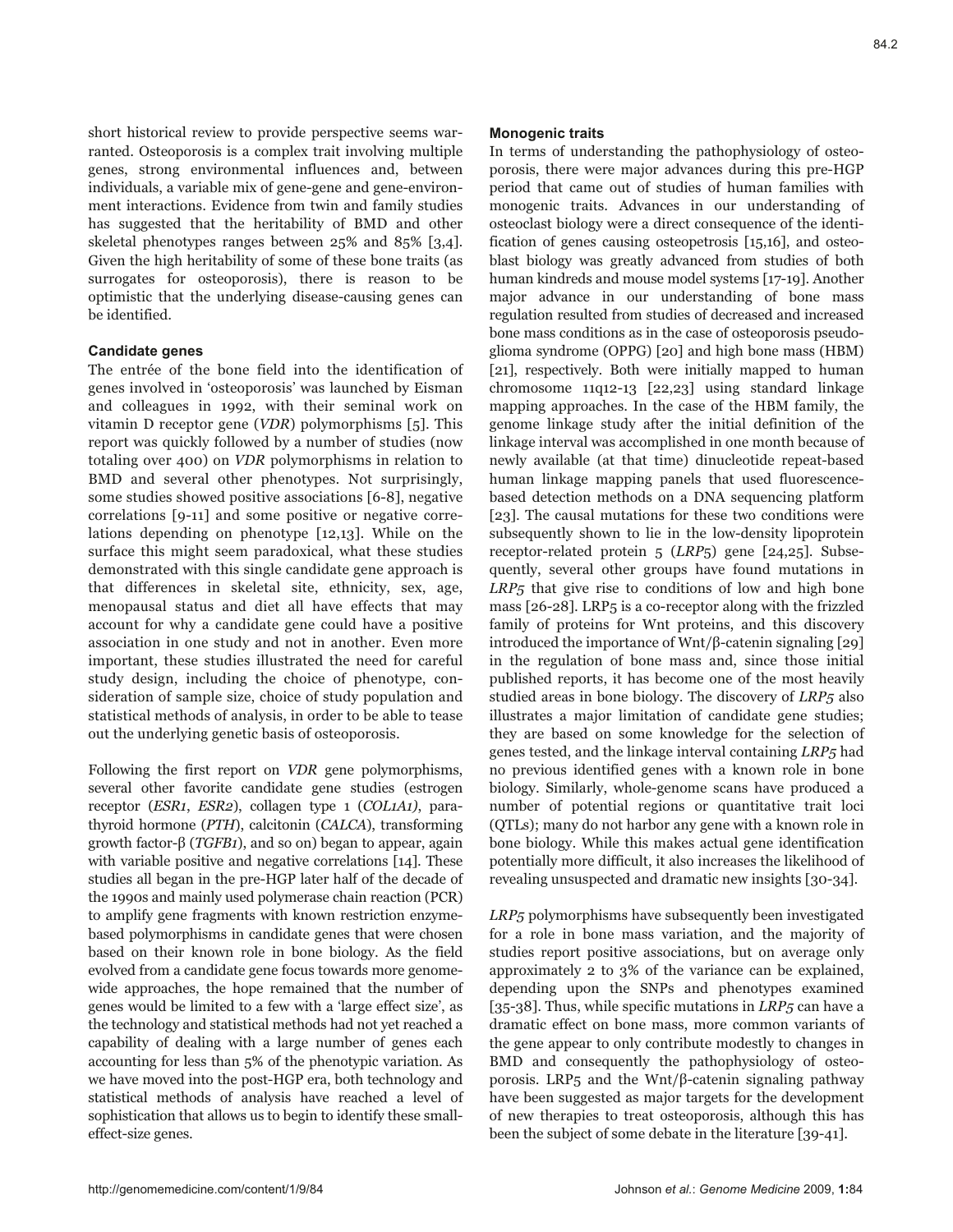Another important family-based gene discovery that also relates to the Wnt/β-catenin signaling pathway was the identification of the *SOST* gene and its role in the pathogenesis of sclerosteosis [42-44] and van Buchem's disease [45,46]. The protein product of the *Sost* gene, sclerostin, inhibits Wnt/β-catenin signaling by binding to LRP<sub>5</sub> and preventing Wnt from binding [47,48]. Sclerostin is thought to be exclusively produced by osteocytes [49,50] and functions on osteoblasts to regulate the pathway. Currently, an antibody to sclerostin is under development as a bone anabolic therapeutic for diseases of low bone mass such as osteoporosis [51].

#### **Animal studies**

Additional advances have came from mouse mapping studies that employed a combination of genetic and genomic approaches to identify the *Alox15* gene as an important negative regulator of bone mass in mice [52]. Subsequent studies in humans suggested that variants in *ALOX12* but not *ALOX15* accounted for approximately 3% of the variation in human bone mass [53,54]. The 12/15-lipoxygenase pathway might therefore be another therapeutic target for osteoporosis [52]. Other genes that have appeared recently from various mouse mapping studies include the Duffy antigen receptor for chemokines (*Darc*) [55], endothelin-converting enzyme 1 (*Ece1*) [56] and secreted frizzled related-protein 4 (*sFRP4*) [57]. Whether these genes will contribute to bone mass variation in humans has not yet been fully investigated.

Several QTLs in the mouse have been identified [58-60] and it appears that the locations of these loci vary between inbred lines of mice. This can partially be explained by the known differences in geometry and BMD that is known to exist between strains [58]. One advantage of the mouse models besides the ability to generate specific breeding crosses is the ability to perform functional testing that cannot be carried out in humans, and thereby identify a different set of genes underlying these phenotypes [56,61,62]. Completion of the mouse genome DNA sequence and development of dense marker maps will greatly facilitate the identification of the genes underlying these mouse QTLs, in a similar way to the advances made in human studies.

Mapping studies in other animal model systems such as the baboon [63-65], chicken [66] and cow [67] have also been reported in the literature. Because of its close genetic relatedness to humans, the baboon offers an excellent model system and has been used in an integrative approach using chromosomal syntenic overlaps to define QTLs that are shared between species [63,68].

#### **Recent advances**

In recent years, there has been a literal explosion in the number of published reports based on SNP-based candidate gene studies and whole-genome scans employing different phenotypes and study designs [30,31,69-71]. This can largely be attributed to the development of physical maps, cataloguing of genes and development of high-density SNP maps along with high-throughput technology platforms and statistical advances that came out of the HGP. A comprehensive description of these published reports is not within the scope of this review and so we will highlight just a few of the studies. What is perhaps the most exciting aspect of the more recent studies is that the first genes associated with these various traits are beginning to be identified, and this holds great promise for advancing our understanding of the pathophysiology of osteoporosis.

# **Genome scans identify numerous QTLs**

A recent review by Ferrari [4] summarizes the location of BMD-related QTLs that have been reported for the human genome and those that have been confirmed by metaanalysis. Interestingly, QTLs have been found on every human autosome, but only a subset has been confirmed by meta-analysis. The first of the genes to be identified from a whole-genome scan was *BMP2*, which came out of an analysis of extended osteoporotic families in Iceland and a subsequent follow-up association analysis [33]. Other genes that have been associated with BMD and/or fractures include *VDR*, estrogen receptor alpha (*ESR1*) and beta (*ESR2*), collagen type 1α (*COL1A1*), *LRP5*, TGF-β (*TGFB1*), interleukin-6 (*IL6*), osteoprotegerin or OPG (*TNFRSF11b*) and receptor activator of nuclear factor κB ligand or RANKL (*TNFSF11*). Recently *LTBP2* [72] and signal transducer and activator of transcription (*STAT1*) [73] have also been proposed to be genes involved in osteoporotic phenotypes. *STAT1* is an interesting candidate, as the *Stat1-/-* mouse has increased bone mass and has been shown to function as an attenuator of Runx2-mediated osteoblast differentiation [74]. Given the large number of candidate intervals identified from the whole-genome scan studies, and the potential large number of genes within those intervals, the next step towards underlying gene identification will be refinement of the mapped intervals. Based on the Icelandic population study [75], refinement of established genomewide significant loci resulted in the identification of prime candidate genes MAP/microtubule affinity-regulating kinase 3 (*MARK3*) and *SOST*. Another approach is to combine data from multiple genome-wide studies and perform meta-analysis [4] to focus initial efforts for fine mapping of intervals. Interestingly, new intervals have appeared from this type of analysis [76], likely due to the sample size and power to detect small effect loci that is often the case with any one study. Added into this mix is a consideration of the relative contribution that one particular gene may have in one ethnic group versus another population. Also, in addition to choice of phenotype, which can yield different QTLs and genes, overlapping and different QTLs in males versus females have been identified in several of the published studies [30,34,69,71,76,77]. Clearly the gene discovery process is far from over at this point.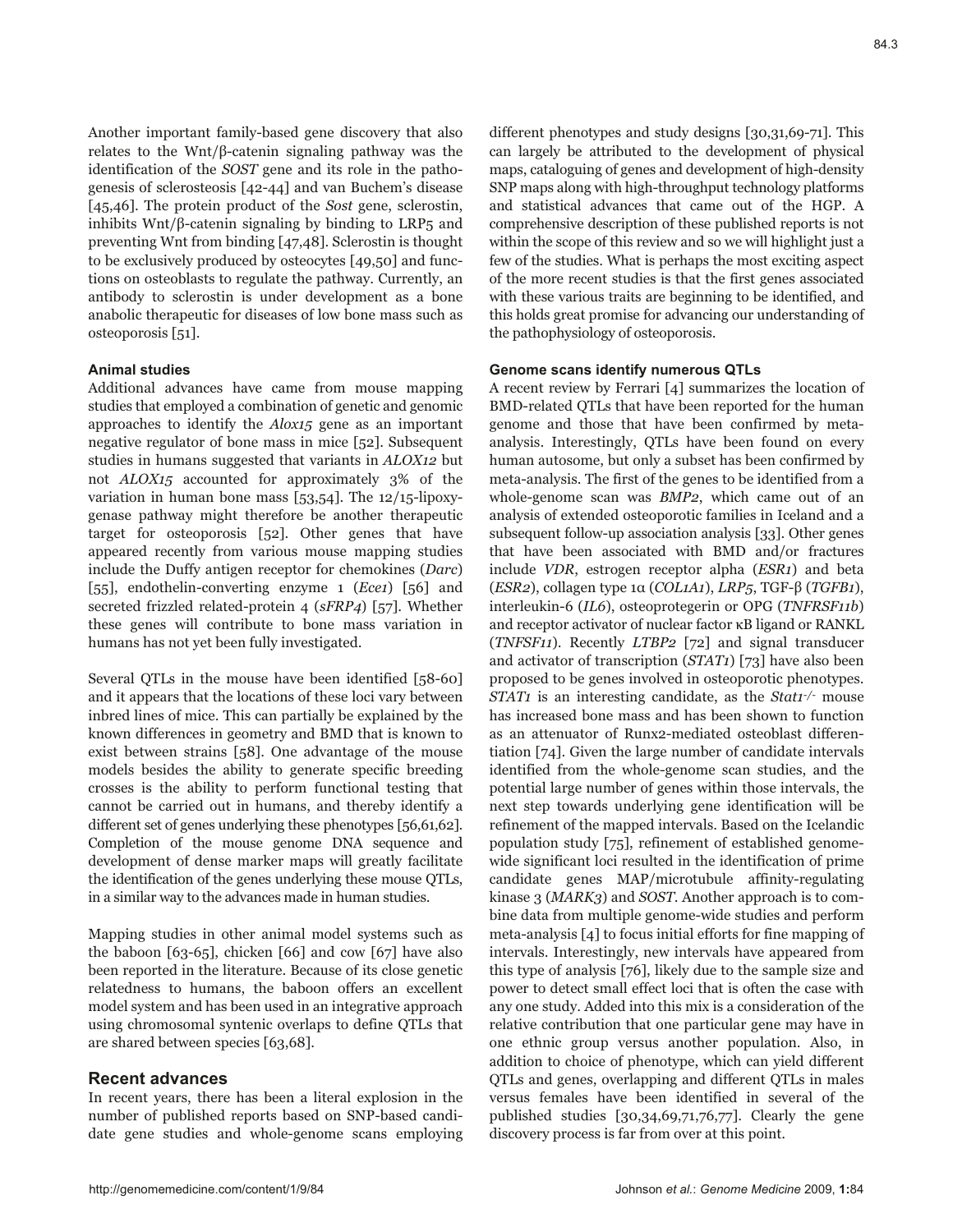While the identification of an underlying trait gene within one of the QTLs is an important first step, understanding how this gene relates to pathophysiology of osteoporosis is even more important. In this regard, advances in genomics have played another critical role. Bacterial artificial chromosome (BAC) recombineering [78,79] has become a mainline approach in the bone field, and the pace with which these genetic mouse models can be generated is no longer a rate-limiting step for understanding gene function. The ability to create transgenic and knockout mice to explore the gene function has become a main investigative tool for bone biologists. The development of various Cre recombinase lines of mice in which Cre expression is driven by bone cell-specific promoter elements has propelled the field forward rapidly in the past few years. Crossing these mice with a mouse line containing floxed alleles of the particular gene of interest has provided us with the means to examine the role of any gene in just about any tissue or cell type for a role in bone biology. These conditional knockout mice represent an alternative approach to overcome the lethality of gene deletion that can be encountered in a traditional global knockout approach. In the bone field, mice such as the human osteocalcin-Cre [80], rat 3.6 kb Col1-Cre and 2.3 kb Col1- Cre  $[81]$  and the mouse  $\alpha1(I)$ -Col-Cre  $[82]$  are commonly used for selective deletion of genes in osteoblastic cells; the DMP-1 Cre mouse is used for deletion of genes in osteocytes [83] and the Trap-Cre and Cathepsin-Cre [84] mice can be used for deletion of genes in osteoclasts. A common refinement of these Cre approaches is to include an inducible control element in the promoter construct [85] to overcome lethality problems that can sometimes be encountered even with conditional knockout crosses. However, all of these Cre approaches are not without limitations. As different promoters are used to drive Cre, the cell/tissue specificity and extent of gene deletion in each model system/cross needs to be carefully determined, especially with respect to the developmental pattern and timing of expression as well as the extent to which potential cells downstream in a differentiation pathway are affected, in order to fully interpret the results.

Nonetheless, considerable advances in our understanding of bone biology have resulted from the use of these mouse genetic approaches. For example, we now appreciate that bone plays a key role in several endocrine loops. Recent studies have suggested that bone mass is partially regulated by a fat-brain-bone axis involving leptin and the sympathetic nervous system [86,87]. Also, a key role for the skeleton in the regulation of energy metabolism involving osteoblast-produced osteocalcin has been shown [88]. Finally, bone mass regulation by a gut-brain-bone axis involving serotonin [89] has been proposed. The serotonin story is also interesting from the perspective that Lrp5 expression in the gut rather than the osteoblast has

84.4

been proposed to be the critical site for Lrp5-mediated bone mass regulation. While this finding will require independent confirmation, it potentially adds another level of complexity to bone mass regulation and raises an important question of what tissue key genes need to be expressed in. Obviously these proposed endocrine loop systems are complicated and there are published data to suggest that there may be different effects on trabecular versus cortical bone [90,91], which adds an additional level of complexity. Regardless of how these evolving stories ultimately turn out, what they clearly illustrate is that bone mass regulation is also dependent on other organ systems besides the classical parathyroid-kidney-gut level of regulation that controls calcium and phosphate homeostasis. These new endocrine loop systems point out the complex nature of the regulation of bone mass and the need to not restrict genomic and functional study efforts solely to genes expressed in bone.

#### **Other approaches and advances**

Gene-expression studies in the bone field have yet to be fully integrated into the genomic effort. There are many reasons for this lack of integration, mainly relating to the difficulty of obtaining appropriate human bone or other tissue samples (besides blood) for conducting expression profiling. One success in this regard was the combination of mapping and gene expression microarray analysis to identify Alox15 as an important regulator of bone mass in mice [52]. A recent report combined gene expression profiling in isolated human peripheral monocytes with a genome-wide association study to identify the *STAT1* gene [73], but human expression profiling relating to osteoporosis has lagged far behind other diseases.

Another important recent development is related to our understanding of the multifaceted roles played by the osteocyte. This cell is the most abundant cell type in bone. It is embedded within the mineralized matrix and through the lacunar canalicular system forms a communication network via its dendritic processes with other osteocytes and cells on the bone surfaces and within the vascular beds of bone. The osteocyte has long been thought to be the mechanosensory cell within bone, and as such plays a central role in controlling bone mass in response to changes in load environment. Recent studies have now shown that the osteocyte also plays a key role in regulating phosphate metabolism and mineral homeostasis, and orchestrating the activity of the bone-forming osteoblasts and bone-resorbing osteoclasts through autocrine, paracrine and endocrine mechanisms [92]. Osteocytes also appear to be the only cells producing sclerostin, the product of the *SOST* gene, which modulates the activity of Lrp5/6 and the Wnt signaling pathway. What all of these recent findings illustrate is that bone and bone cells do not exist in their own sequestered environment. Bone mass regulation over an individual's lifetime is finely tuned by a number of factors produced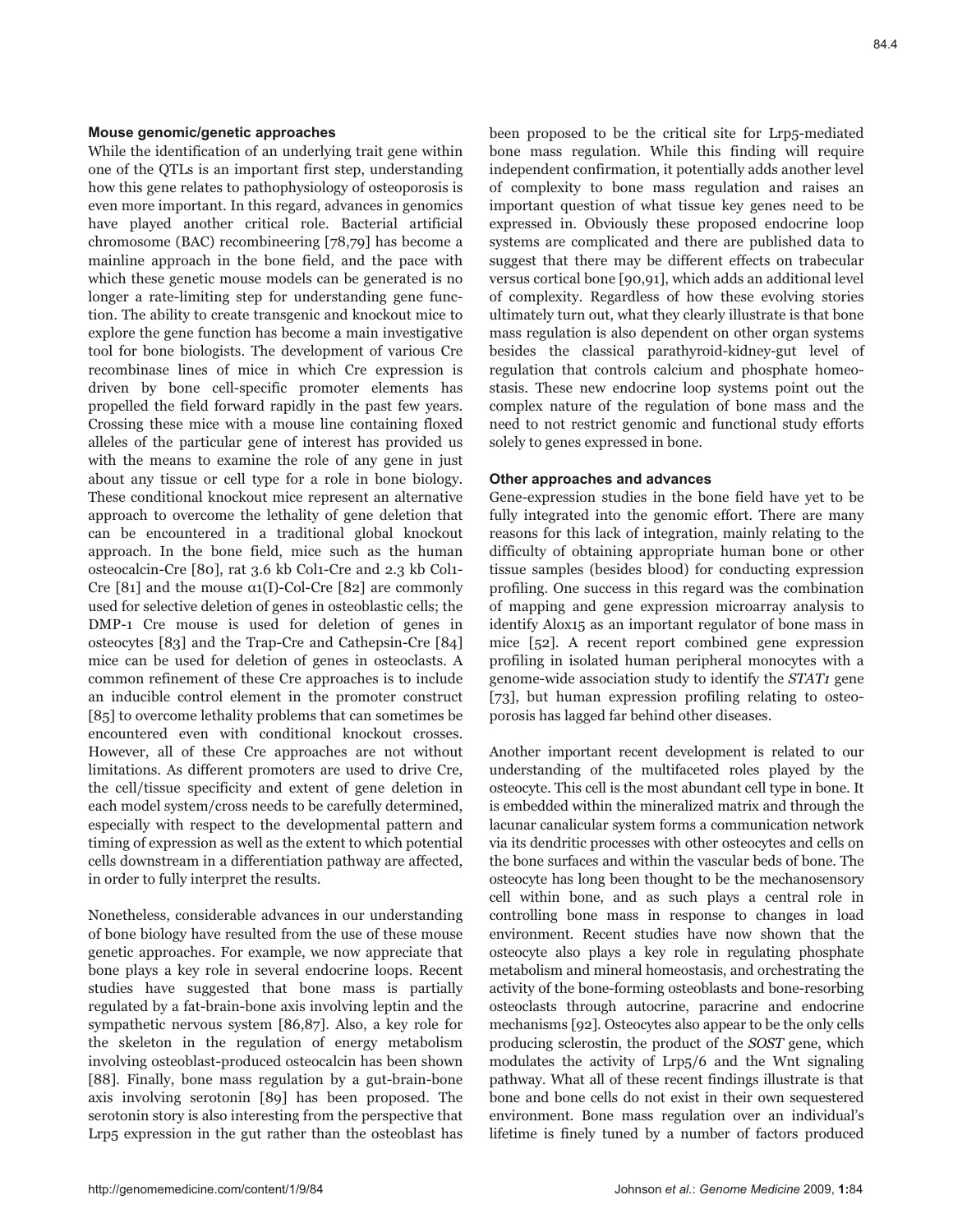| v<br>×<br>۰. |  |
|--------------|--|
|--------------|--|

**List of the most prominent genes associated with osteoporosis phenotypes confirmed by multiple study designs**

| Gene              | Signaling pathway                    | Study design                                    | References            |
|-------------------|--------------------------------------|-------------------------------------------------|-----------------------|
| LRP <sub>5</sub>  | Wnt/β-catenin                        | Human family linkage, GWAS, CGS, mouse genetics | [25-27,70,77,107-109] |
| SOST              | Wnt/β-catenin                        | Human family linkage, GWAS                      | [43, 44, 46, 75]      |
| sFRP4             | Wnt/β-catenin                        | GWAS, CGS, mouse genomics and genetics          | [57, 110, 111]        |
| ALOX 12/15        | Arachidonic acid metabolism          | Mouse genomics and genetics, GWAS, CGS          | $[52-54]$             |
| BMP <sub>2</sub>  | Bone morphogenetic protein signaling | GWAS, CGS, mouse genomics and genetics          | [33, 112, 113]        |
| <b>VDR</b>        | Transcriptional regulation           | CGS, GWAS                                       | [5, 32, 107]          |
| ESR1/ESR2         | Transcriptional regulation           | CGS, GWAS                                       | [4, 72, 107]          |
| STAT <sub>1</sub> | Transcriptional regulation           | GEP, CGS, mouse genetics                        | [73, 74]              |
| Col1A1            | Extracellular matrix                 | CGS, GWAS                                       | [3, 32]               |

CGS, candidate gene study; GEP, gene expression profiling; GWAS, genome-wide association study. For additional references see article and reviews cited therein.

from both outside and within bone. As such, there is still a great amount of bone biology that we do not yet know, and a combination of genomic, proteomic and other approaches will be needed to fully understand the pathophysiology of bone diseases like osteoporosis.

# **Conclusions**

Advances in genomics have propelled discovery in the bone field forward at an ever-accelerating pace, but there is still much to be learned. How many genes will ultimately be involved in explaining variation in BMD or other bone phenotypes is clearly an open question at this time. Given the new insights recently achieved regarding the complexities of bone mass regulation, it seems likely that many of the genes that will be discovered in the near future will be expressed in tissues other than bone, and understanding this will be an important aspect of future genomic efforts.

Given the pace of research, it seems almost certain that we will eventually catalogue the entire repertoire of genes that contribute to the pathophysiology of osteoporosis. It is not unreasonable to believe that in the near future, technology platforms will evolve to the point where sequencing one's entire genome will become feasible. New approaches to high-throughput sequencing are currently being developed, with real potential to make this a reality [93-95]. This implies that individual whole-genome analysis is not that far away. However, one major lesson from previous research is that within individuals, or groups of individuals, only a subset of genes may play a predominant role. Furthermore, in the case of osteoporosis, which is mainly a disease of older age and involves not only genetic, but also environmental, gene-gene and gene-environment interactions, determining lifetime risk will be much more complicated. One of the great challenges going forward will be not only identifying the genes, but also understanding how these genes are influenced by other factors.

Ultimately we hope to fully understand the pathophysiology of osteoporosis so that effective treatment can be achieved. As shown in Table 1, several genes have now been identified that contribute to the variation in bone density or other phenotypes. Three of the strongest candidate genes that have currently been identified are components of the Wnt/β-catenin signaling pathway. An antibody to sclerostin is already being developed; it is an anabolic agent and initial studies in rats have demonstrated a significant increase in BMD and show great promise [51]. Also, a series of sulfonamide derivatives have been shown to modulate Wnt signaling through inhibition of sFRP-1 [96], suggesting another class of compounds that might be developed into a therapeutic agent to increase bone mass. Other targets such as GSK-3β [97,98] and Dickkopf-1 [99,100] have been described in the literature. A major concern with targeting the Wnt pathway is its known role in tumor formation and whether manipulating the pathway in bone will increase the risk of tumor formation in other tissues [39,41,101-106]. Manipulating sclerostin appears to circumvent this concern because it is produced by osteocytes and therefore potentially restricts the target to bone, although the extent to which sclerostin circulates could be a potential unknown issue that will need to be resolved. While it appears that a new generation of anabolic agents is now on the horizon, clearly our understanding of the underlying genetics of osteoporosis has yet to reveal all there is to be discovered. Looking further ahead as new agents for treating osteoporosis are developed, studies will be needed to understand how any given individual's response to different therapeutic approaches may vary as a function of their specific genetic background. Clearly, advances in genomics will also play a major role in addressing and solving these and many other future questions.

#### **Competing interests**

The authors declare that they have no competing interests.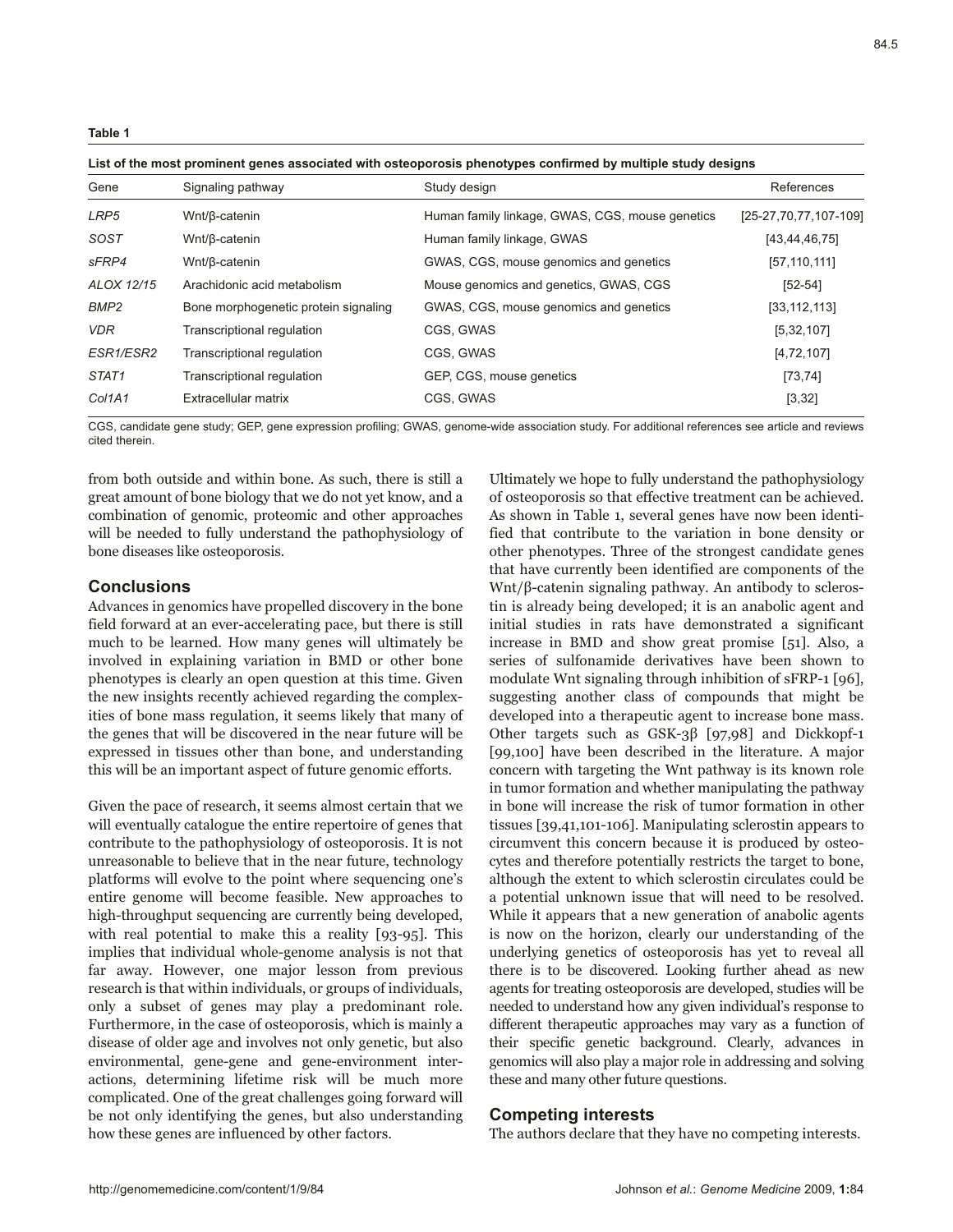# **Authors' contributions**

The authors shared equally in the writing of this review and agree to its content.

#### **Acknowledgements**

MLJ is supported by grants from NIH/NIAMS grants RO1 AR053949 and PO1 AR046798 and NIH/NIA RO1 AG030637.

#### **References**

- NIH Consensus Development Panel on Osteoporosis Prevention and Therapy: **Osteoporosis prevention, diagnosis and therapy.** *JAMA* 2001, **285:**785-795.
- 2. Kanis JA, Melton 3rd LJ, Christiansen C, Johnston CC, Khaltaev N: **The diagnosis of osteoporosis.** *J Bone Miner Res* 1994, **9:**1137-1141.
- 3. Ralston SH: **Genetic control of susceptibility to osteoporosis.** *J Clin Endocrinol Metab* 2002, **87:**2460-2466.
- 4. Ferrari S: **Human genetics of osteoporosis.** *Best Pract Res Clin Endocrinol Metab* 2008, **22:**723-735.
- 5. Morrison NA, Yeoman R, Kelly PJ, Eisman JA: **Contribution of trans-acting factor alleles to normal physiological variability: vitamin D receptor gene polymorhpisms and circulating osteocalcin.** *Proc Natl Acad Sci USA* 1992, **89:**6665-6669.
- 6. Houston LA, Grant SF, Reid DM, Ralston SH: **Vitamin D receptor polymorphism, bone mineral density, and osteoporotic vertebral fracture: studies in a UK population.** *Bone* 1996, **18:**249-252.
- Dawson-Hughes B, Harris SS, Finneran S: Calcium absorp**tion on high and low calcium intakes in relation to vitamin D receptor genotype.** *J Clin Endocrinol Metab* 1995, **80:**3657- 3661.
- 8. Riggs BL, Nguyen TV, Melton LJ, 3rd, Morrison NA, O'Fallon WM, Kelly PJ, Egan KS, Sambrook PN, Muhs JM, Eisman JA: **The contribution of vitamin D receptor gene alleles to the determination of bone mineral density in normal and osteoporotic women.** *J Bone Miner Res* 1995, **10:**991-996.
- 9. Garnero P, Borel O, Sornay-Rendu E, Arlot ME, Delmas PD: **Vitamin D receptor gene polymorphisms are not related to bone turnover, rate of bone loss, and bone mass in postmenopausal women: the OFELY study.** *J Bone Miner Res*  1996, **11:**827-834.
- 10. Boschitsch E, Suk EK, Mayr WR, Lang T, Schwartz WM, Panzer S: **Genotypes of the vitamin-D-receptor gene and bone mineral density in Caucasoid postmenopausal females.** *Maturitas* 1996, **24:**91-96.
- 11. Arden NK, Keen RW, Lanchbury JS, Spector TD: **Polymorphisms of the vitamin D receptor gene do not predict quantitative ultrasound of the calcaneus or hip axis length.** *Osteoporos Int* 1996, **6:**334-337.
- 12. Salamone LM, Ferrell R, Black DM, Palermo L, Epstein RS, Petro N, Steadman N, Kuller LH, Cauley JA: **The association between vitamin D receptor gene polymorphisms and bone mineral density at the spine, hip and whole-body in premenopausal women.** *Osteoporos Int* 1996, **6:**63-68.
- 13. Barger-Lux MJ, Heaney RP, Hayes J, DeLuca HF, Johnson ML, Gong G: **Vitamin D receptor gene polymorphism, bone mass, body size, and vitamin D receptor density.** *Calcif Tissue Int* 1995, **57:**161-162.
- 14. Liu YZ, Liu YJ, Recker RR, Deng HW: **Molecular studies of identification of genes for osteoporosis: the 2002 update.** *J Endocrinol* 2003, **177:**147-196.
- 15. Frattini A, Orchard PJ, Sobacchi C, Giliani S, Abinun M, Mattsson JP, Keeling DJ, Andersson AK, Wallbrandt P, Zecca L, Notarangelo LD, Vezzoni P, Villa A: **Defects in TCIRG1 subunit of the vacuolar proton pump are responsible for a subset of human autosomal recessive osteopetrosis.** *Nat Genet* 2000, **25:**343-346.
- 16. Kornak U, Kasper D, Bosl MR, Kaiser E, Schweizer M, Schulz A, Friedrich W, Delling G, Jentsch TJ: **Loss of the ClC-7 chloride channel leads to osteopetrosis in mice and man.** *Cell*  2001, **26:**205-215.
- 17. Komori T, Yagi H, Nomura S, Yamaguchi A, Sasaki K, Deguchi K, Shimizu Y, Bronson RT, Gao YH, Inada M, Sato M, Okamoto R, Kitamura Y, Yoshiki S, Kishimoto T: **Targeted disruption of Cbfa1 results in a complete lack of bone formation owing to maturational arrest of osteoblasts.** *Cell* 1997, **89:**755-764.
- 18. Otto F, Thornell AP, Crompton T, Denzel A, Gilmour KC, Rosewell IR, Stamp GW, Beddington RS, Mundlos S, Olsen BR, Selby PB, Owen MJ: **Cbfa1, a candidate gene for cleidocranial dysplasia syndrome, is essential for osteoblast differentiation and bone development.** *Cell* 1997, **89:**765- 771.
- 19. Mundlos S, Otto F, Mundlos C, Mulliken JB, Aylsworth AS, Albright S, Lindhout D, Cole WG, Henn W, Knoll JH, Owen MJ, Mertelsmann R, Zabel BU, Olsen BR: **Mutations involving the transcription factor CBFA1 cause cleidocranial dysplasia.** *Cell* 1997, **89:**773-779.
- 20. **Osteoporosis-Pseudoglioma Syndrome; OPPG** [http://www. ncbi.nlm.nih.gov/entrez/dispomim.cgi?id=259770] 25 August 2009).
- 21. **Bone Mineral Density Quantitative Trait Locus 1; BMND1**  [http://www.ncbi.nlm.nih.gov/entrez/dispomim.cgi?id=601884] (accessed 25 August 2009).
- 22. Gong Y, Vikkula M, Boon L, Liu J, Beighton P, Ramesar R, Peltonen L, Somer H, Hirose T, Dallapiccola B, De Paepe A, Swoboda W, Zabel B, Superti-Furga A, Steinmann B, Brunner HG, Jans A, Boles RG, Adkins W, van den Boogaard MJ, Olsen BR, Warman ML: **Osteoporosis-pseudoglioma syndrome, a disorder affecting skeletal strength and vision, is assigned to chromosome region 11q12-13.** *Am J Hum Genet* 1996, **59:**  146-151.
- Johnson ML, Gong G, Kimberling WJ, Recker SM, Kimmel DK, Recker RR: **Linkage of a gene causing high bone mass to human chromosome 11 (11q12-13).** *Am J Hum Genet* 1997, **60:** 1326-1332.
- 24. Gong Y, Slee RB, Fukai N, Rawadi G, Roman-Roman S, Reginato AM, Wang H, Cundy T, Glorieux FH, Lev D, Zacharin M, Oexle K, Marcelino J, Suwairi W, Heeger S, Sabatakos G, Apte S, Adkins WN, Allgrove J, Arslan-Kirchner M, Batch JA, Beighton P, Black GC, Boles RG, Boon LM, Borrone C, Brunner HG, Carle GF, Dallapiccola B, De Paepe A: **LDL receptorrelated protein 5 (LRP5) affects bone accrual and eye development.** *Cell* 2001, **107:**513-523.
- 25. Little RD, Carulli JP, Del Mastro RG, Dupuis J, Osborne M, Folz C, Manning SP, Swain PM, Zhao SC, Eustace B, Lappe MM, Spitzer L, Zweier S, Braunschweiger K, Benchekroun Y, Hu X, Adair R, Chee L, FitzGerald MG, Tulig C, Caruso A, Tzellas N, Bawa A, Franklin B, McGuire S, Nogues X, Gong G, Allen KM, Anisowicz A, Morales AJ: **A mutation in the LDL receptorrelated protein 5 gene results in the autosomal dominant high-bone-mass trait.** *Am J Hum Genet* 2002, **70:**11-19.
- 26. Boyden LM, Mao J, Belsky J, Mitzner L, Farhi A, Mitnick MA, Wu D, Insogna K, Lifton RP: **High bone density due to a mutation in LDL-receptor-related protein 5.** *N Engl J Med*  2002, **346:**1513-1521.
- 27. Van Wesenbeeck L, Cleiren E, Gram J, Beals RK, Bénichou O, Scopelliti D, Key L, Renton T, Bartels C, Gong Y, Warman ML, De Vernejoul MC, Bollerslev J, Van Hul W: **Six novel missense mutations in the LDL receptor-related protein5 (LRP5) gene in different conditions with an increased bone density.** *Am J Hum Genet* 2003, **72:**763-771.
- 28. Streeten EA, Morton H, McBride DJ: **Osteoporosis pseudoglioma syndrome: 3 siblings with a novel LRP5 mutation.** *J Bone Miner Res* 2003, **18(Suppl 2):**S35.
- 29. Johnson ML, Harnish K, Nusse R, Van Hul W: **LRP5 and Wnt signaling: a union made for bone.** *J Bone Miner Res* 2004, **19:** 1749-1757.
- 30. Ralston SH, Galwey N, MacKay I, Albagha OM, Cardon L, Compston JE, Cooper C, Duncan E, Keen R, Langdahl B, McLellan A, O'Riordan J, Pols HA, Reid DM, Uitterlinden AG, Wass J, Bennett ST: **Loci for regulation of bone mineral density in men and women identified by genome wide linkage scan: the FAMOS study.** *Hum Mol Genet* 2005, **14:**  943-951.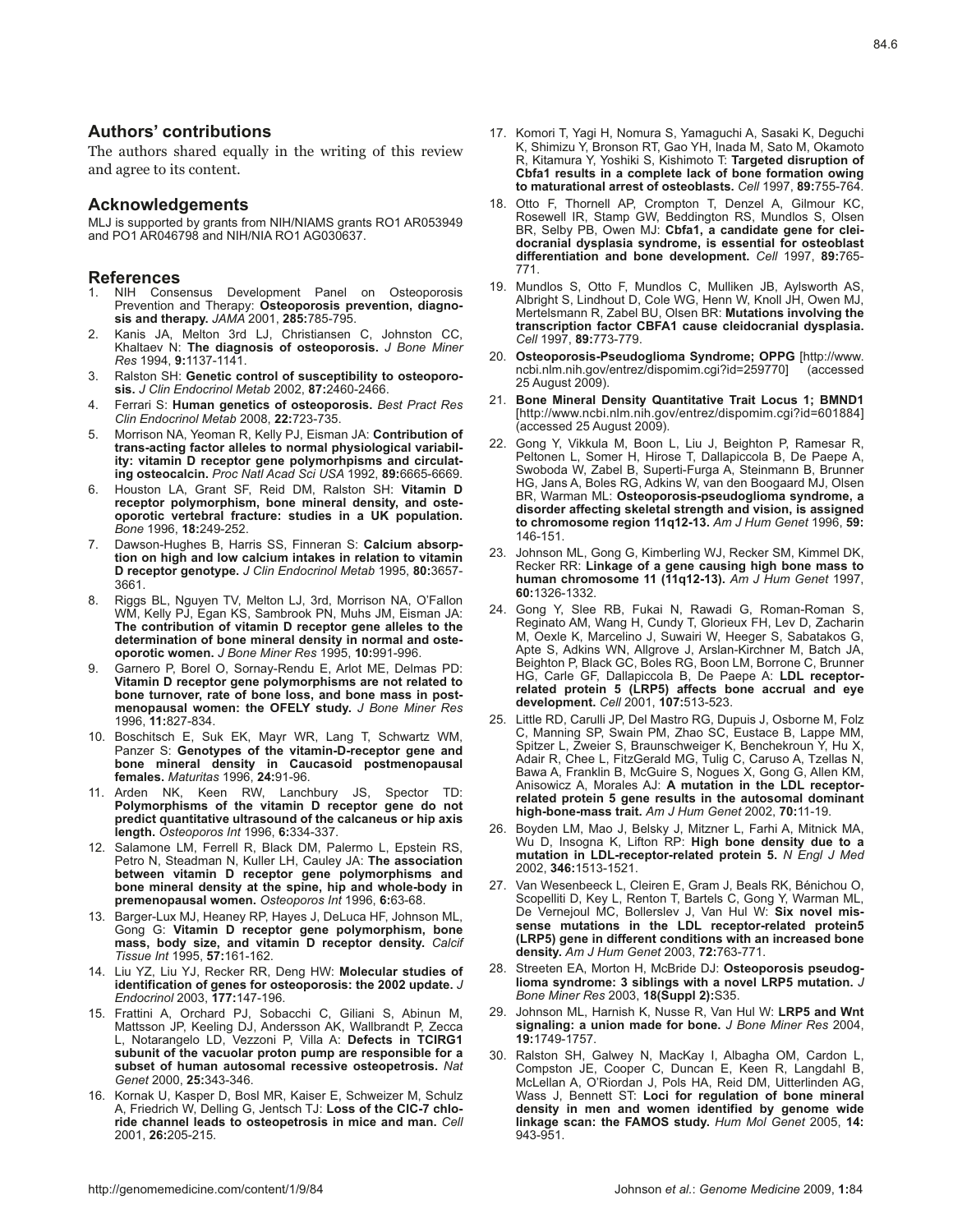- 31. Chinappen-Horsley U, Blake GM, Fogelman I, Kato B, Ahmadi KR, Spector TD: **Quantitative trait loci for bone lengths on chromosome 5 using dual energy X-ray absorptiometry imaging in the Twins UK cohort.** *PLoS One* 2008, **3:**e1752.
- 32. Zmuda JM, Sheu YT, Moffett SP: **The search for human osteoporosis genes.** *J Musculoskelet Neuronal Interact* 2006, **6:**  3-15.
- 33. Styrkarsdottir U, Cazier JB, Kong A, Rolfsson O, Larsen H, Bjarnadottir E, Johannsdottir VD, Sigurdardottir MS, Bagger Y, Christiansen C, Reynisdottir I, Grant SF, Jonasson K, Frigge ML, Gulcher JR, Sigurdsson G, Stefansson K: **Linkage of osteoporosis to chromosome 20p12 and association to BMP2.** *PLoS Biol* 2003, **1:**E69.
- 34. Xiong DH, Wang JT, Wang W, Guo YF, Xiao P, Shen H, Jiang H, Chen Y, Deng H, Drees B, Recker RR, Deng HW: **Genetic determination of osteoporosis: lessons learned from a large genome-wide linkage study.** *Hum Biol* 2007, **79:**593- 608.
- 35. Mizuguchi T, Furuta I, Watanabe Y, Tsukamoto K, Tomita H, Tsujihata M, Ohta T, Kishino T, Matsumoto N, Minakami H, Niikawa N, Yoshiura K: **LRP5, low-density-lipoprotein-receptor-related protein 5, is a determinant for bone mineral density.** *J Hum Genet* 2004, **49:**80-86.
- 36. Bollerslev J, Wilson SG, Dick IM, Islam FM, Ueland T, Palmer L, Devine A, Prince RL: **LRP5 gene polymorphisms predict bone mass and incident fractures in elderly Australian women.** *Bone* 2005, **36:**599-606.
- 37. Ferrari SL, Deutsch S, Baudoin C, Cohen-Solal M, Ostertag A, Antonarakis SE, Rizzoli R, de Vernejoul MC: **LRP5 gene polymorphisms and idiopathic osteoporosis in men.** *Bone*  2005, **37:**770-775.
- 38. Giroux S, Elfassihi L, Cardinal G, Laflamme N, Rousseau F: **LRP5 coding polymorphisms influence the variation of peak bone mass in a normal population of French-Canadian women.** *Bone* 2007, **40:**1299-1307.
- 39. Baron R, Rawadi G: **Targeting the Wnt/β-catenin pathway to regulate bone formation in the adult skeleton.** *Endocrinology* 2007, **148:**2635-2643.
- 40. Shahnazari M, Yao W, Corr M, Lane NE: **Targeting the Wnt signaling pathway to augment bone formation.** *Curr Osteoporos Rep* 2008, **6:**142-148.
- 41. Hoeppner LH, Secreto FJ, Westendorf JJ: **Wnt signaling as a therapeutic target for bone diseases.** *Expert Opin Ther Targets* 2009, **13:**485-496.
- 42. **Sclerosteosis; SOST** [http://www.ncbi.nlm.nih.gov/entrez/dispomim.cgi?id=269500] (accessed 24 August 2009).
- 43. Brunkow ME, Gardner JC, Van Ness J, Paeper BW, Kovacevich BR, Proll S, Skonier JE, Zhao L, Sabo PJ, Fu Y, Alisch RS, Gillett L, Colbert T, Tacconi P, Galas D, Hamersma H, Beighton P, Mulligan J: **Bone dysplasia sclerosteosis results from loss of the SOST gene product, a novel cystine knot-containing protein.** *Am J Hum Genet* 2001, **68:**  577-589.
- 44. Balemans W, Ebeling M, Patel N, Van Hul E, Olson P, Dioszegi M, Lacza C, Wuyts W, Van Den Ende J, Willems P, Paes-Alves AF, Hill S, Bueno M, Ramos FJ, Tacconi P, Dikkers FG, Stratakis C, Lindpaintner K, Vickery B, Foernzler D, Van Hul W: **Increased bone density in sclerosteosis is due to the deficiency of a novel secreted protein (SOST).** *Hum Mol Genet*  2001, **10:**537-543.
- 45. **Hyperostosis Corticalis Generalisata** [http://www.ncbi.nlm. nih.gov/entrez/dispomim.cgi?id=239100] (accessed 24 August 2009).
- 46. Balemans W, Patel N, Ebeling M, Van Hul E, Wuyts W, Lacza C, Dioszegi M, Dikkers FG, Hildering P, Willems PJ, Verheij JB, Lindpaintner K, Vickery B, Foernzler D, Van Hul W: **Identification of a 52 kb deletion downstream of the SOST gene in pateints with van Buchem disease.** *J Med Genet*  2002, **39:**91-97.
- 47. Semenov M, Tamai K, He X: **SOST is a ligand for LRP5/LRP6 and a Wnt signaling inhibitor.** *J Biol Chem* 2005, **280:**26770- 26775.
- 48. Ellies DL, Viviano B, McCarthy J, Rey JP, Itasaki N, Saunders S, Krumlauf R: **Bone density ligand, sclerostin, directly interacts with LRP5 but not LRP5G171V to modulate Wnt activity.** *J Bone Miner Res* 2006, **21:**1738-1749.
- 49. van Bezooijen RL, Roelen BA, Visser A, van der Wee-Pals L, de Wilt E, Karperien M, Hamersma H, Papapoulos SE, ten Dijke P, Lowik CW: **Sclerostin is an osteocyte-expressed negative regulator of bone formation, but not a classical BMP antagonist.** *J Exp Med* 2004, **199:**805-814.
- 50. Winkler DG, Sutherland MK, Geoghegan JC, Yu C, Hayes T, Skonier JE, Shpektor D, Jonas M, Kovacevich BR, Staehling-Hampton K, Appleby M, Brunkow ME, Latham JA: **Osteocyte control of bone formation via sclerostin, a novel BMP antagonist.** *EMBO J* 2003, **22:**6267-6276.
- 51. Li X, Ominsky MS, Warmington KS, Morony S, Gong J, Cao J, Gao Y, Shalhoub V, Tipton B, Haldankar R, Chen Q, Winters A, Boone T, Geng Z, Niu QT, Ke HZ, Kostenuik PJ, Simonet WS, Lacey DL, Paszty C: **Sclerostin antibody treatment increases bone formation, bone mass, and bone strength in a rat model of postmenopausal osteoporosis.** *J Bone Miner Res* 2009, **24:**578-588.
- 52. Klein RF, Allard J, Anur Z, Nikolcheva T, Rotstein D, Carlos AS, Shea M, Waters R, Belknap J, Peltz G, Orwoll ES: **Regulation of bone mass in mice by the lipoxygenase gene Alox15.** *Science* 2004, **303:**229-232.
- 53. Ichikawa S, Koller DL, Johnson ML, Lai D, Xuei X, Edenberg HJ, Klein RF, Orwoll ES, Hui SL, Foroud TM, Peacock M, Econs MJ: **Humna ALOX12, but not ALOX15, is Associated with BMD in white men and women.** *J Bone Miner Res* 2006, **21:** 556-564.
- 54. Mullin BH, Spector TD, Curtis CC, Ong GN, Hart DJ, Hakim AJ, Worthy T, Wison SG: **Polymorphisms in ALOX12, but not ALOX15, are significantly associated with BMD in postmenopausal women.** *Calcif Tissue Int* 2007, **81:**10-17.
- 55. Edderkaoui B, Baylink DJ, Beamer WG, Wergedal JE, Porte R, Chaudhuri A, Mohan S: **Identification of mouse Duffy antigen receptor for chemokines (Darc) as a BMD QTL gene.** *Genome Res* 2007, **17:**577-585.
- 56. Saless N, Litscher SJ, Lopez Franco GE, Houlihan MJ, Sudhakaran S, Raheem KA, O'Neil TK, Vanderby R, Demant P, Blank RD: **Quantitative trait loci for biomechanical performance and femoral geometry in an intercross of recombinant congenic mice: restriction of the Bmd7 candidate interval.** *FASEB J* 2009, **23:**2142-2154.
- 57. Nakanishi R, Shimizu M, Mori M, Akiyama H, Okudaira S, Otsuki B, Hashimoto M, Higuchi K, Hosokawa M, Tsuboyama T, Nakamura T: **Secreted frizzled-related protein 4 is a negative regulator of peak BMD in SAMP6 mice.** *J Bone Miner Res* 2006, **21:**1713-1721.
- 58. Wergedal JE, Sheng MH-C, Ackert-Bicknell CL, Beamer WG, Baylink DJ: **Genetic variation in femur extrinsic strength in 29 different inbred strains of mice is dependent on variations in femur cross-sectional geometry and bone density.** *Bone* 2005, **36:**111-122.
- 59. Xiong Q, Han C, Beamer WG, Gu W: **A close examination of genes within quantitative trait loci of bone mineral density in whole mouse genome.** *Crit Rev Eukaryot Gene Expr* 2008, **18:** 323-343.
- 60. Xiong Q, Jiao Y, Hasty KA, Canale ST, Stuart JM, Beamer WG, Deng HW, Baylink D, Gu W: **Quantitative trait loci, genes, and polymorphisms that regulate bone mineral density in mouse.** *Genomics* 2009, **93:**401-414.
- 61. Yershov Y, Baldini TH, Villagomez S, Young T, Martin M, Bockman RS, Peterson MG, Blank RD: **Bone strength and related traits in HcB/Dem recombinant congenic mice.** *J Bone Miner Res* 2001, **16:**992-1003.
- 62. Kodama Y, Dimai HP, Wergedal J, Sheng M, Malpe R, Kutilek S, Beamer W, Donahue LR, Rosen C, Baylink DJ, Farley J: **Cortical tibial bone volume in two strains of mice: effects of sciatic neurectomy and genetic regulation of bone response to mechanical loading.** *Bone* 1999, **25:**183-190.
- 63. Havill LM, Mahaney MC, Cox LA, Morin PA, Joslyn G, Rogers J: **A quantitative trait locus for normal variation in forearm**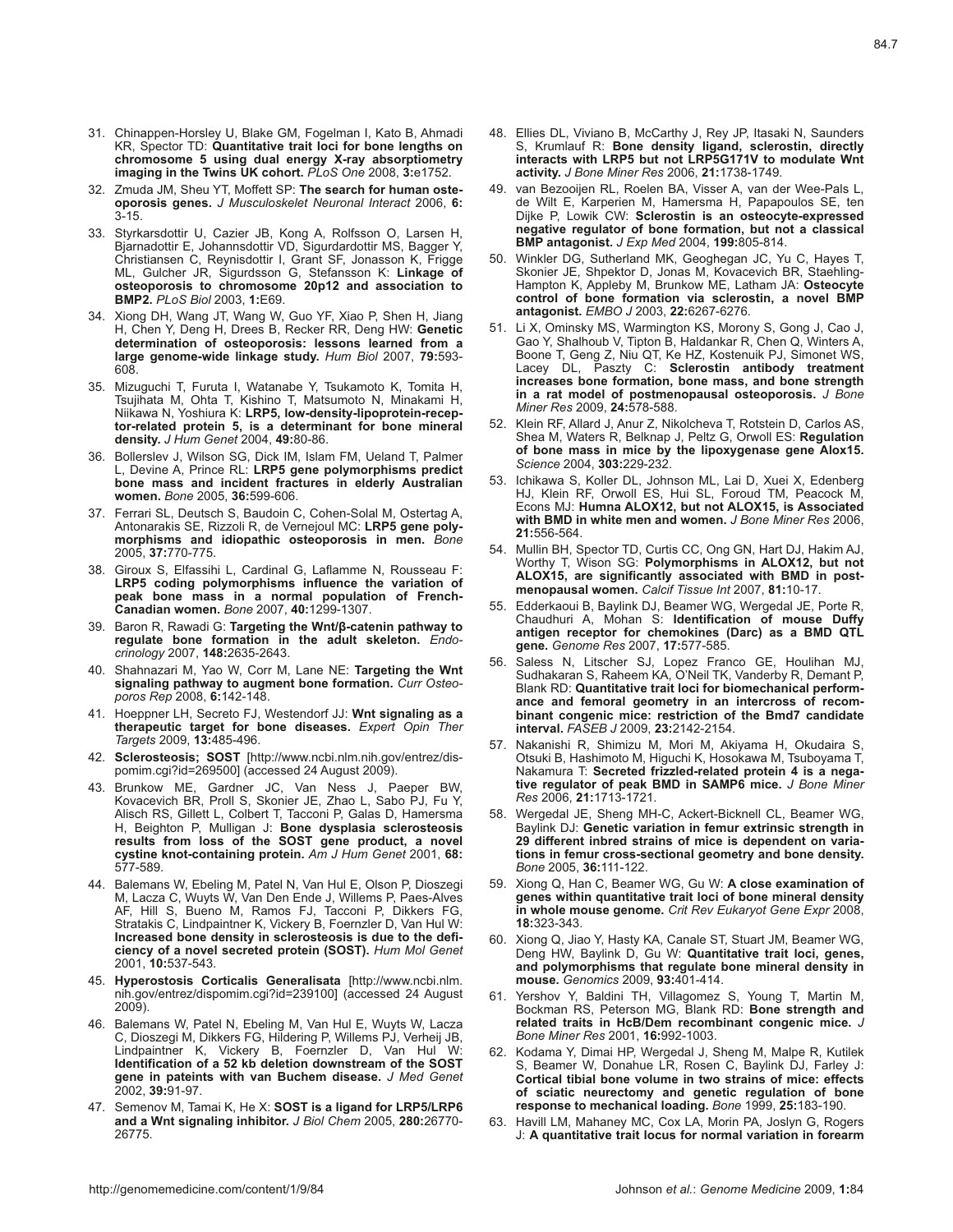**bone mineral density in pedigreed baboons maps to the ortholog of human chromosome 11q.** *J Clin Endocrinol Metab* 2005, **90:**3638-3645.

- 64. Havill LM, Rogers J, Cox LA, Mahaney MC: **QTL with pleiotropic effects on serum levels of bone-specific alkaline phosphatase and osteocalcin maps to the baboon ortholog of human chromosome 6p23-21.3.** *J Bone Miner Res* 2006, **21:** 1888-1896.
- 65. Sherwood RJ, Duren DL, Havill LM, Rogers J, Cox LA, Towne B, Mahaney MC: **A genomewide linkage scan for quantitative trait loci influencing the craniofacial complex in baboons (***Papio hamadryas* **spp.).** *Genetics* 2008, **180:**619- 628.
- 66. Dunn IC, Fleming RH, McCormack HA, Morrice D, Burt DW, Preisinger R, Whitehead CC: **A QTL for osteoporosis detected in an F2 population derived from White Leghorn chicken lines divergently selected for bone index.** *Anim Genet* 2007, **38:**45-49.
- 67. Buitenhuis AJ, Lund MS, Thomasen JR, Thomsen B, Nielsen VH, Bendixen C, Guldbrandtsen B: **Detection of quantitative trait loci affecting lameness and leg conformation traits in Danish Holstein cattle.** *J Dairy Sci* 2007, **90:**472-481.
- 68. Havill LM, Cox LA, Rogers J, Mahaney MC: **Cross-species replication of a serum osteocalcin quantitative trait locus on human chromosome 16q in pedigreed baboons.** *Calcif Tissue Int* 2005, **77:**205-211.
- 69. Peacock M, Koller DL, Lai D, Hui S, Foroud T, Econs MJ: **Bone mineral density variation in men is influenced by sex-specific and non sex-specific quantitative trait loci.** *Bone* 2009, **45:** 443-448.
- 70. Richards JB, Rivadeneira F, Inouye M, Pastinen TM, Soranzo N, Wilson SG, Andrew T, Falchi M, Gwilliam R, Ahmadi KR, Valdes AM, Arp P, Whittaker P, Verlaan DJ, Jhamai M, Kumanduri V, Moorhouse M, van Meurs JB, Hofman A, Pols HA, Hart D, Zhai G, Kato BS, Mullin BH, Zhang F, Deloukas P, Uitterlinden AG, Spector TD: **Bone mineral density, osteoporosis, and osteoporotic fractures: a genome-wide association study.** *Lancet* 2008, **371:**1505-1512.
- 71. Zhang F, Xiao P, Yang F, Shen H, Xiong DH, Deng HY, Papasian CJ, Drees BM, Hamilton JJ, Recker RR, Deng HW: **A whole genome linkage scan for QTLs underlying peak bone mineral density.** *Osteoporos Int* 2008, **19:**303-310.
- 72. Cheung CL, Shan PC, Chan V, Paterson AD, Luk KDK, Kung AWC: **Identification of** *LTBP2* **on chromosome 14q as a novel candidate gene for bone mineral density variation and fracture risk association.** *J Clin Endocrinol Metab* 2008, **93:**4448-4455.
- 73. Chen XD, Xiao P, Lei SF, Liu YZ, Guo YF, Deng FY, Tan LJ, Zhu XZ, Chen FR, Recker RR, Deng HW: **Gene expression profiling in monocytes and SNP association suggest the importance of STAT1 Gene for osteoporosis in both Chinese and Caucasians.** *J Bone Miner Res* 2009 [Epub ahead of print].
- 74. Kim S, Koga T, Isobe M, Kern BE, Yokochi T, Chin YE, Karsenty G, Taniguchi T, Takayanagi H: **Stat1 functions as a cytoplasmic attenuator of Runx2 in the transcriptional program of osteoblast differentiation.** *Genes Dev* 2003, **17:**1979-1991.
- 75. Styrkarsdottir U, Halldorsson BV, Gretarsdottir S, Gudbjartsson DF, Walters GB, Ingvarsson T, Jonsdottir T, Saemundsdottir J, Snorradóttir S, Center JR, Nguyen TV, Alexandersen P, Gulcher JR, Eisman JA, Christiansen C, Sigurdsson G, Kong A, Thorsteinsdottir U, Stefansson K: **New sequence variants associated with bone mineral density.** *Nat Genet* 2009, **41:**  15-17.
- 76. Ioannidis JP, Ng MY, Sham PC, Zintzaras E, Lewis CM, Deng HW, Econs MJ, Karasik D, Devoto M, Kammerer CM, Spector T, Andrew T, Cupples LA, Duncan EL, Foroud T, Kiel DP, Koller D, Langdahl B, Mitchell BD, Peacock M, Recker R, Shen H, Sol-Church K, Spotila LD, Uitterlinden AG, Wilson SG, Kung AW, Ralston SH: **Meta-analysis of genome-wide scans provides evidence for sex- and site-specific regulation of bone mass.** *J Bone Miner Res* 2007, **22:**173-183.
- 77. van Meurs JB, Trikalinos TA, Ralston SH, Balcells S, Brandi ML, Brixen K, Kiel DP, Langdahl BL, Lips P, Ljunggren O, Lorenc R, Obermayer-Pietsch B, Ohlsson C, Pettersson U, Reid DM, Rousseau F, Scollen S, Van Hul W, Agueda L, Akesson K, Benevolenskaya LI, Ferrari SL, Hallmans G, Hofman A, Husted LB, Kruk M, Kaptoge S, Karasik D, Karlsson MK, Lorentzon M, *et al*.: **Large-scale analysis of association between LRP5 and LRP6 variants and osteoporosis.** *JAMA*  2008, **299:**1277-1290.
- 78. Parkitna JR, Engblom D, Schutz G: **Generation of Cre recombinase-expressing transgenic mice using bacterial artificial chromosomes.** *Methods Mol Biol* 2009, **530:**325-342.
- 79. Ohtsuka M, Kimura M, Tanaka M, Inoko H: **Recombinant DNA technologies for construction of precisely designed transgene constructs.** *Curr Pharm Biotechnol* 2009, **10:**244-251.
- Zhang M, Xuan S, Bouxsein ML, von Stechow D, Akeno N, Faugere MC, Malluche H, Zhao G, Rosen CJ, Efstratiadis A, Clemens TL: **Osteoblast-specific knockout of the insulinlike growth factor (IGF) receptor gene reveals an essential role of IGF signaling in bone matrix mineralization.** *J Biol Chem* 2002, **277:**44005-44012.
- 81. Liu F, Woitge HW, Braut A, Kronenberg MS, Lichtler AC, Mina M, Kream BE: **Expression and activity of osteoblast-targeted Cre recombinase transgenes in murine skeletal tissues.** *Int J Dev Biol* 2004, **48:**645-653.
- 82. Dacquin R, Starbuck M, Schinke T, Karsenty G: **Mouse alpha1(I)-collagen promoter is the best known promoter to drive efficient Cre recombinase expression in osteoblast.** *Dev Dyn* 2002, **224:**245-251.
- 83. Lu Y, Xie Y, Zhang S, Dusevich V, Bonewald LF, Feng JQ: **DMP1-targeted Cre expression in odontoblasts and osteocytes.** *J Dent Res* 2007, **86:**320-325.
- 84. Chiu WS, McManus JF, Notini AJ, Cassady AI, Zajac JD, Davey RA: **Transgenic mice that express Cre recombinase in osteoclasts.** *Genesis* 2004, **39:**178-185.
- 85. Garcia-Otin AL, Guillou F: **Mammalian genome targeting using site-specific recombinases.** *Front Biosci* 2006, **11:**  1108-1136.
- 86. Takeda S, Elefteriou F, Levasseur R, Liu X, Zhao L, Parker KL, Armstrong D, Ducy P, Karsenty G: **Leptin regulates bone formation via the sympathetic nervous system.** *Cell* 2002, **111:**  305-317.
- 87. Takeda S, Karsenty G: **Molecular bases of the sympathetic regulation of bone mass.** *Bone* 2008, **42:**837-840.
- 88. Lee NK, Sowa H, Hinoi E, Ferron M, Ahn JD, Confavreux C, Dacquin R, Mee PJ, McKee MD, Jung DY, Zhang Z, Kim JK, Mauvais-Jarvis F, Ducy P, Karsenty G: **Endocrine regulation of energy metabolism by the skeleton.** *Cell* 2007, **130:**456- 469.
- 89. Yadav VK, Ryu JH, Suda N, Tanaka KF, Gingrich JA, Schütz G, Glorieux FH, Chiang CY, Zajac JD, Insogna KL, Mann JJ, Hen R, Ducy P, Karsenty G: **Lrp5 controls bone formation by inhibiting serotonin synthesis in the duodenum.** *Cell* 2008, **135:**825-837.
- 90. Hamrick MW, Ferrari SL: **Leptin and the sympathetic connection of fat to bone.** *Osteoporos Int* 2008, **19:**905-912.
- 91. Gustafsson BI, Westbroek I, Waarsing JH, Waldum H, Solligard E, Brunsvik A, Dimmen S, van Leeuwen JP, Weinans H, Syversen U: **Long-term serotonin administration leads to higher bone mineral density, affects bone architecture, and leads to higher femoral bone stiffness in rats.** *J Cell Biochem* 2006, **97:**1283-1291.
- 92. Bonewald LF, Johnson ML: **Osteocytes, mechanosensing and Wnt signaling.** *Bone* 2008, **42:**606-615.
- 93. Koboldt DC, Chen K, Wylie T, Larson DE, McLellan MD, Mardis ER, Weinstock GM, Wilson RK, Ding L: **VarScan: variant detection in massively parallel sequencing of individual and pooled samples.** *Bioinformatics* 2009, **25:**2283-2285.
- 94. Biesecker LG, Mullikin JC, Facio FM, Turner C, Cherukuri PF, Blakesley RW, Bouffard GG, Chines PS, Cruz P, Hansen NF, Teer JK, Maskeri B, Young AC; NISC Comparative Sequencing